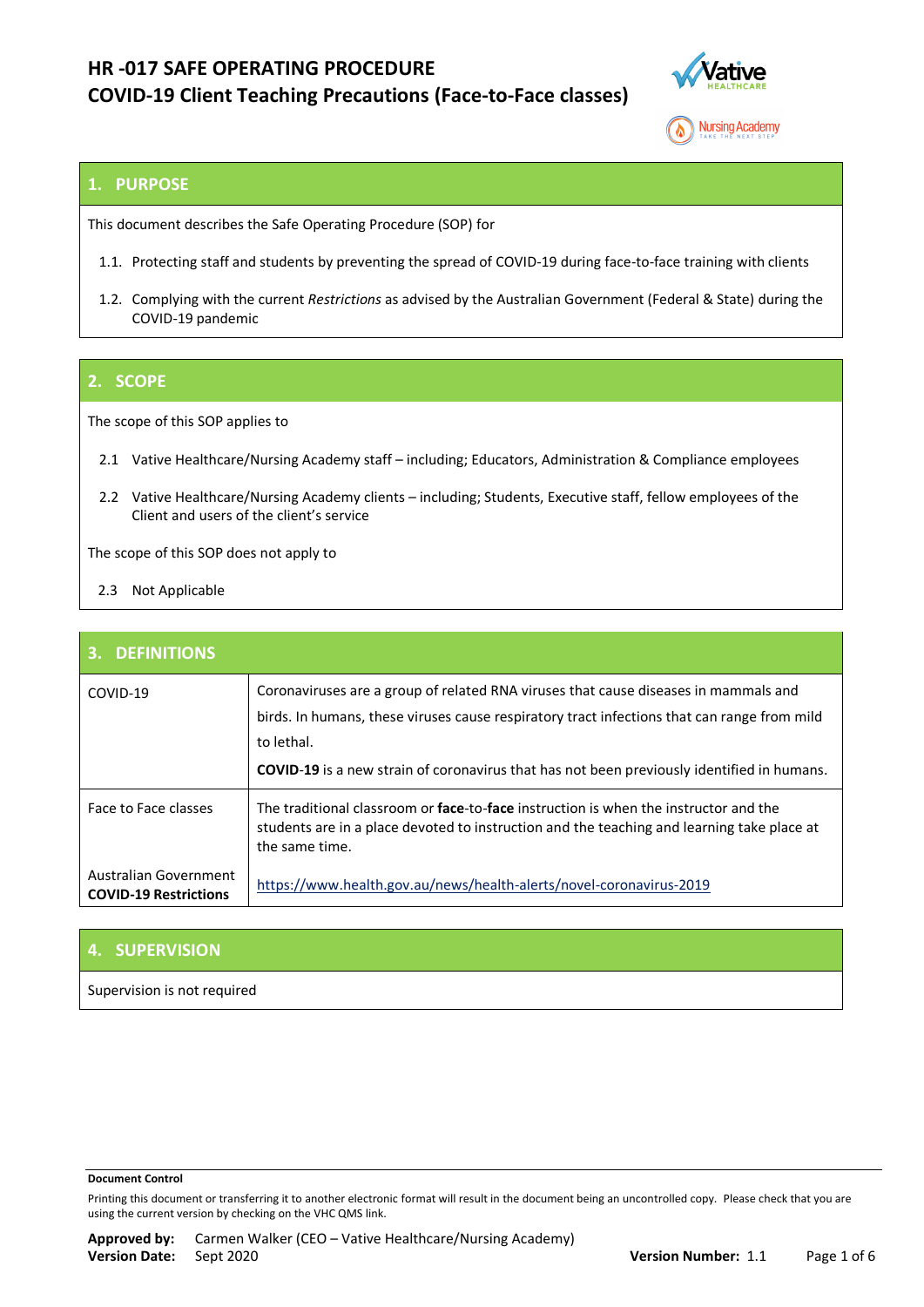

### **5. IDENTIFIED RISKS**

The identified risk of this SOP are

5.1 Potential risk of COVID-19 transmission within the training room via:

5.1.1 Respiratory (droplet) Transmission

5.1.2 Aerosol (suspension in air) Transmission

5.1.3 Contact (surface) Transmission

The virus can spread from person to person through by the following means:

- close contact with an infectious person (including in the 48 hours before they had [symptoms\)](https://www.healthdirect.gov.au/coronavirus-covid-19-symptoms-and-how-the-virus-spreads-faqs)
- contact with droplets from an infected person's cough or sneeze
- touching objects or surfaces (like doorknobs or tables) that have droplets from an infected person, and then touching your mouth or face

COVID-19 is a new disease, so there is no existing immunity in our community. This means that COVID-19 could spread widely and quickly.

## **6. SAFETY CONTROLS & PPE REQUIRMENTS**

### Supervision is not required

6.1 Adequate availability and supply of;

- Hand Sanitiser
- Sanitising Wipes
- Disposable Gloves
- Disposable Facemasks

### 6.2 Prior to student arrival at training room, the Educator will;

- Don Gloves
	- Check the room set-up is adequate for delivery of training safely
		- Social Distancing between working space of students
		- Readily accessible hand sanitiser on entry to the training room
		- Gloves and sanitising wipes are readily accessible in training room
- Clean Educator table / workspace using sanitising wipe prior to student entry
	- Educator table / workstation to be wiped down using Santising wipe and end of each training session

 6.3 Student Sign-In register completed for each training session (including record of temperature by the allocated educator prior to entering the training room);

- Copy of register to be provided to the Client contact at training facility
- If a student records a temperature of 37.5 degrees or above, they will be given a disposable facemask to wear and denied entry to the training room. They will be directed to report to the site manager by the educator for further instruction as per the facilities Policies and Procedures.

6.4 No sharing of any items between students / educators / others

- Resources (including; books, pens and other working equipment)
- Food

### **Document Control**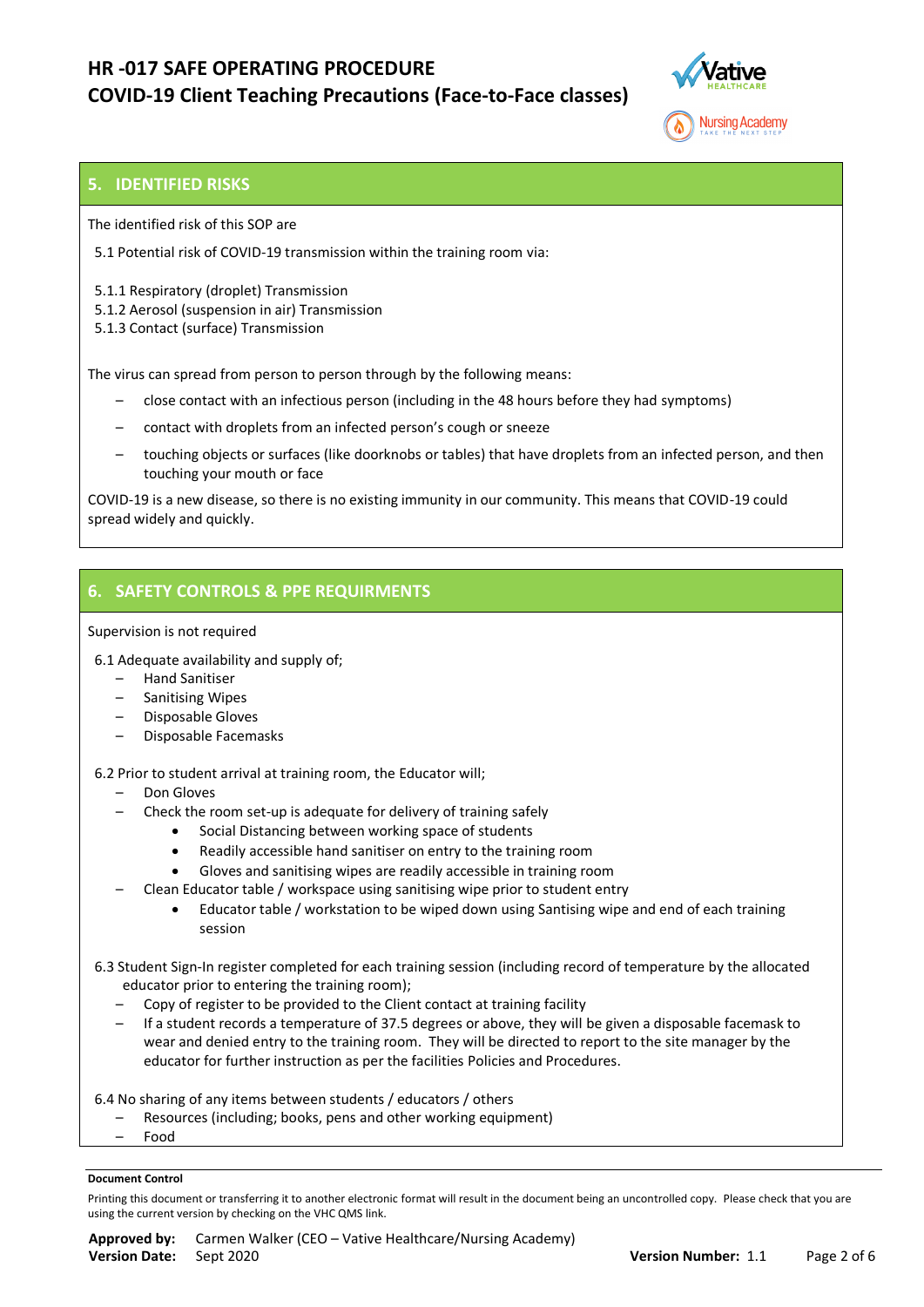

| 6.5 No physical contact between students / educators at any time (social distancing of 1.5M at all times)                                                                                                                                                                                                                                                                                                                                                                                                                                                                                                                                                                                                                                                                                       |
|-------------------------------------------------------------------------------------------------------------------------------------------------------------------------------------------------------------------------------------------------------------------------------------------------------------------------------------------------------------------------------------------------------------------------------------------------------------------------------------------------------------------------------------------------------------------------------------------------------------------------------------------------------------------------------------------------------------------------------------------------------------------------------------------------|
| 6.6 Any student displaying any potential signs and symptoms of COVID-19 on presentation to the training session<br>are to be rejected from the training session. If a student records a temperature of 37.5 degrees or above, they<br>will be given a disposable facemask to wear and denied entry to the training room. They will be directed to<br>report to the site manager by the educator for further instruction as per the facilities Policies and Procedures;<br>Fever (temperature > 37.5 degrees)<br>Coughing<br>-<br>Sore throat<br>$\overline{\phantom{0}}$<br><b>Shortness of Breath</b><br>-                                                                                                                                                                                     |
| 6.7 Student Training Assessments, will collected by the Educator at the end of each session, using the method<br>detailed below;<br><b>Educator to Don gloves</b><br>-<br>Students will be asked to place completed paper assessment into a sealed plastic folder<br>-<br>Educator to wipe the outside of the plastic folder with sanitising wipe after all assessments collected<br>—<br>Plastic folder containing students paper assessments will be placed in the Educator trolley for transport out<br>-<br>of the training room and facility                                                                                                                                                                                                                                               |
| 6.8 Once students have departed the training room at the completion of the training session, the educator will;<br>Educator will perform surface cleaning using sanitising wipes of their work area and collect all resources<br>belonging to the Educator<br>Educator will use hand sanitiser to prevent the potential for surface contact and wash hands thoroughly<br>when leaving the training facility<br>Remove Student assessment after 3-5 days from when the training session occurred:<br>-<br>Assessments will be reviewed, assessed and corrected<br>Assessments will be signed off by the Educator as complete<br>$\bullet$<br>Completed assessments will be placed into a new plastic folder and delivers / posted via registered<br>$\bullet$<br>post to the RTO compliance team |

## **7. PRECAUTION TO BE EXERCISED**

Precautions are required

- 7.1 Students to be advised of the needs for COVID-19 restrictions at training sessions these are to be discussed at each training session prior to commencing classes
- 7.2 Students to be advised of the Infection Control measures which remain in place at training sessions these are to be discussed at each training session prior to commencing classes

## **8. TRAINING / COMPETENCY REQUIREMENTS**

8.1 Not applicable

#### **Document Control**

Printing this document or transferring it to another electronic format will result in the document being an uncontrolled copy. Please check that you are using the current version by checking on the VHC QMS link.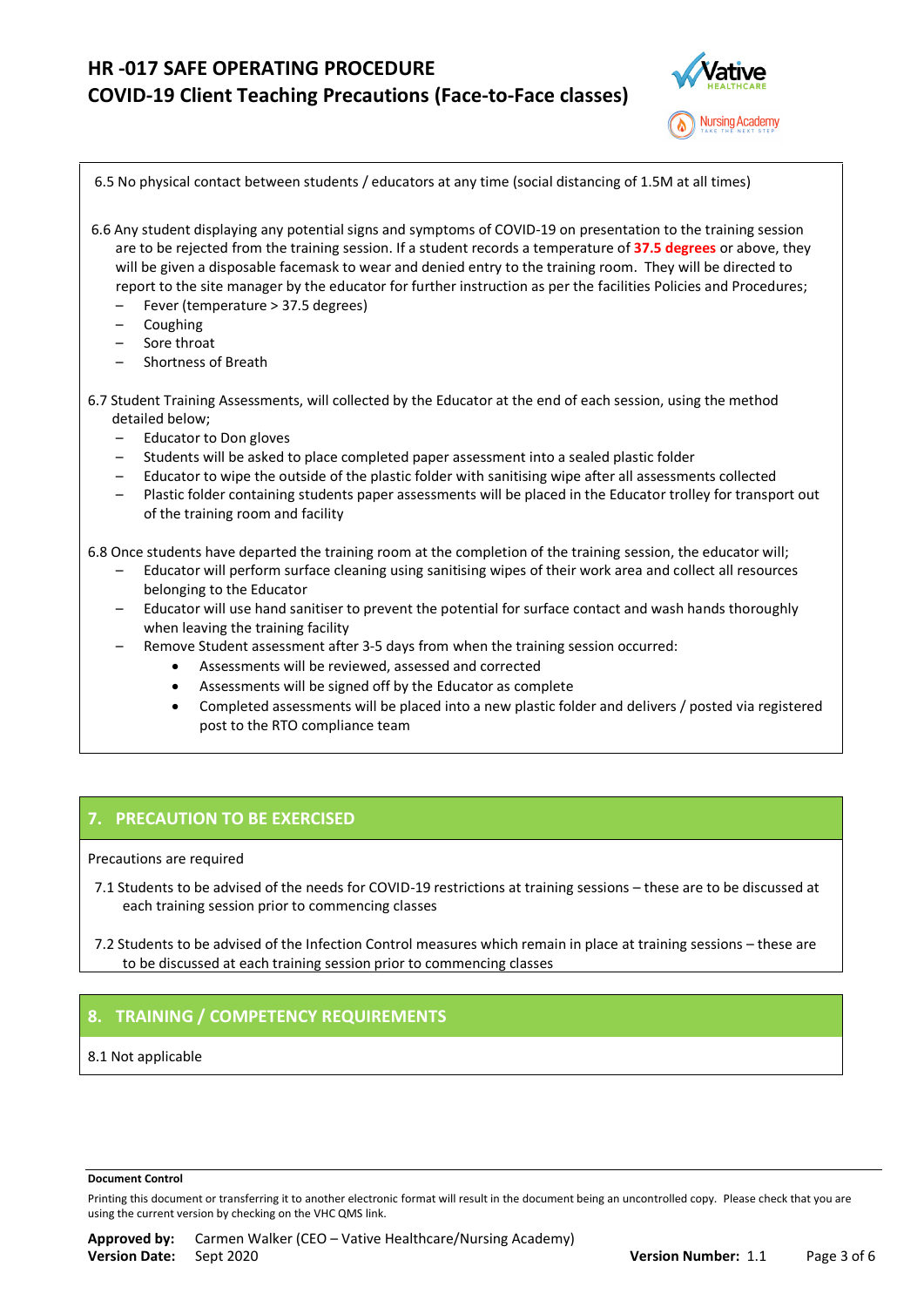



## **9. RELEVANT LEGISLATION / STANDARDS / REGULATIONS**

The Legislation / Standards / Regulations requirements that apply are

- 9.1 Australian Government (Federal & State) COVID-19 Guidelines: <https://www.health.gov.au/news/health-alerts/novel-coronavirus-2019>
- 9.2 Compliance to ASQA Guidelines COVID-19 *Face to Face training* <https://www.asqa.gov.au/resources/faqs/covid-19/face-face> teaching

## **10. METHOD OF COMMUNICATION FOR SOP**

The method of communication for this SOP are internal meetings

- 10.1 Forms part of Vative Healthcare Quality Management System ISO9001:2015 (forms part of Quality Compliance folder – Vative Healthcare IT system)
- 10.2 Educator education prior to commencing Training sessions which are *Face to Face* during COVID-19 Pandemic
- 10.3 Client contact to be provided with a copy of this Safe Operating Procedure prior to commencement of any face to face training during the COVID-19 pandemic

| 11. SEQUENTIAL STEPS / STAGES FOR PROCEDURE                                                                                                                                                                                                                                                                                                           |                                           |  |  |
|-------------------------------------------------------------------------------------------------------------------------------------------------------------------------------------------------------------------------------------------------------------------------------------------------------------------------------------------------------|-------------------------------------------|--|--|
| 11.1 Confirm training venue is an adequate size to ensure social distancing                                                                                                                                                                                                                                                                           |                                           |  |  |
| <b>Responsibility (Action)</b>                                                                                                                                                                                                                                                                                                                        | Role                                      |  |  |
| 11.1.1 The proposed training room is viewed and assessed for appropriateness to meet the<br>requirement of this Safe Operating Procedure, including:<br>Student workstations / tables<br>All training equipment<br>Accessibility to Tea / Coffee making facilities                                                                                    | Seller and/or Educator                    |  |  |
| 11.1.2 Provision of appropriate aides and provisions to facilitate adequate sanitising and<br>cleaning of surfaces, including:<br>Adequate Hand Santising dispensers<br><b>Adequate Santising wipes</b><br>Adequate disposable Gloves<br>Supply of disposable facemasks<br>Clean Plastic Folders for collection of student assessments and other work | Educator<br>(at each training<br>session) |  |  |
| 11.1.3 Provision of removable floor marking to outline social distancing (1.5M)                                                                                                                                                                                                                                                                       | Educator<br>(at each training<br>session) |  |  |

#### **Document Control**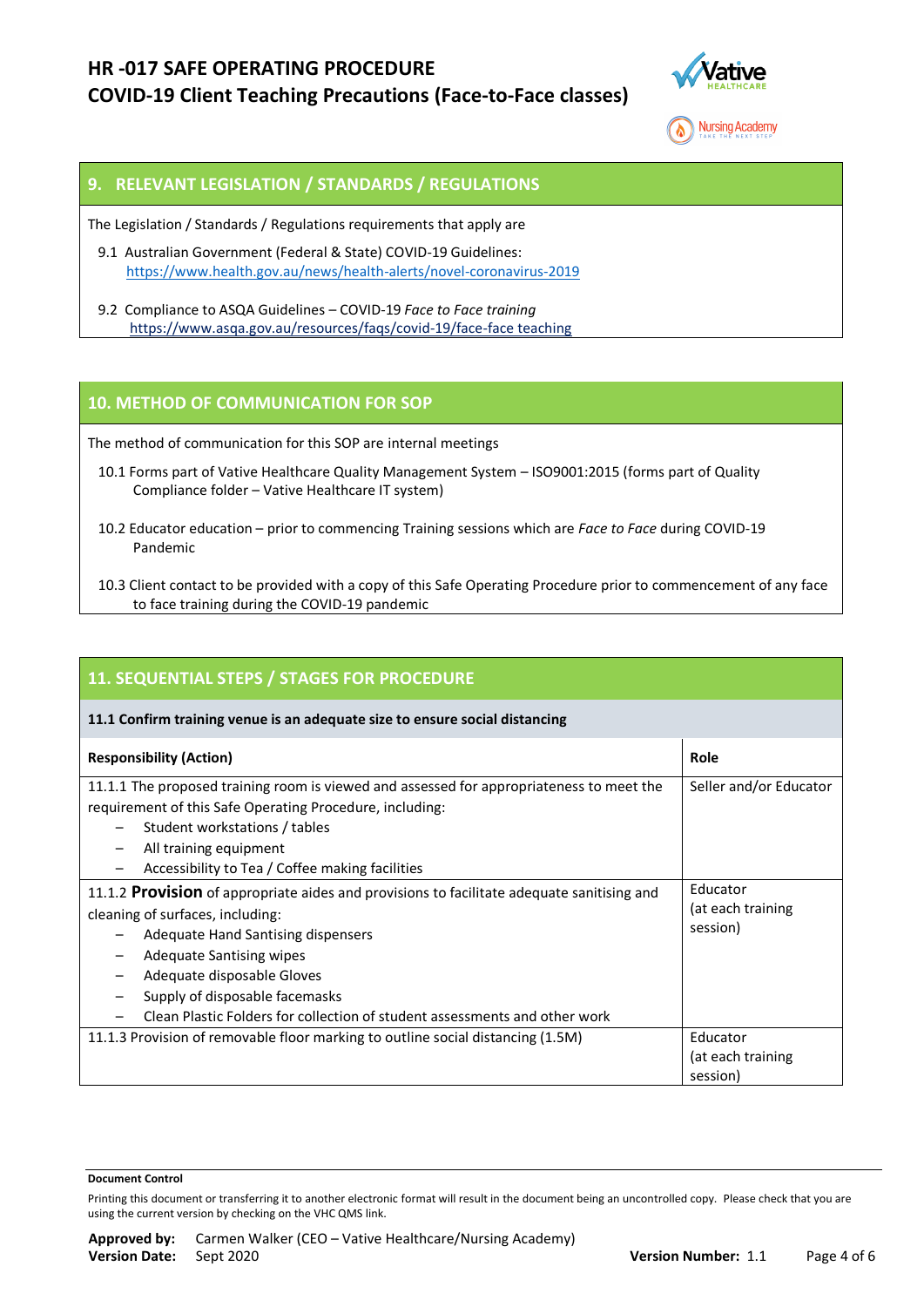

**Nursing Academy** 

| 11.2 Ensure educator is not displaying and signs of the virus and is well                                                                                                                                  |                                                      |  |  |  |
|------------------------------------------------------------------------------------------------------------------------------------------------------------------------------------------------------------|------------------------------------------------------|--|--|--|
| <b>Responsibility (Action)</b>                                                                                                                                                                             | <b>Role</b>                                          |  |  |  |
| 11.2.1 Educator is responsible for managing their own health and assessment prior to the<br>projected day of training session                                                                              | Educator<br>VHC - CEO                                |  |  |  |
| 11.2.2 Vative Healthcare/Nursing Academy will provide an alternative educator if the<br>scheduled educator is displaying and signs and symptoms for potential for COVID-19                                 | $VHC - CEO$<br>VHC - People &<br>performance Manager |  |  |  |
| 11.3 Ensure hand washing, hand sanitizer and gloves are available                                                                                                                                          |                                                      |  |  |  |
| <b>Responsibility (Action)</b>                                                                                                                                                                             | Role                                                 |  |  |  |
| 11.3.1 Educator to locate nearest appropriate hand washing (inconjuction with facility<br>manager) facility and ensure students are aware of this location at the commencement of<br>each training session | Educator<br><b>Facility Manager</b>                  |  |  |  |
| 11.3.2 Educator to supply adequate hand sanitiser, disposable facemasks and gloves for the<br>training session of students                                                                                 | Educator                                             |  |  |  |
| 11.4 Comply with any screening measures requested by the client facility                                                                                                                                   |                                                      |  |  |  |
| <b>Responsibility (Action)</b>                                                                                                                                                                             | Role                                                 |  |  |  |
| 11.4.1 Educator to liaise with training facility prior to scheduled training session to discuss<br>any required screening measure required                                                                 | Educator                                             |  |  |  |
| 11.4.2 Educator will comply with training facility screening measure requirements                                                                                                                          | Educator                                             |  |  |  |
| 11.5 Ensure training room has adequate supplies (i.e.: Tea & Coffee facility)                                                                                                                              |                                                      |  |  |  |
| <b>Responsibility (Action)</b>                                                                                                                                                                             | Role                                                 |  |  |  |
| 11.5.1 Training room to be assessed prior to the first training session to assess the<br>appropriateness of the training room and requirements to met COVID-19 Face to Face<br>training measures           | Educator                                             |  |  |  |
| 11.5.2 Prevent the need for students / educators to enter Clinical areas to access<br>refreshment facilities                                                                                               | All students<br>Educator                             |  |  |  |
| 11.6 Check training room set-up for cleanliness                                                                                                                                                            |                                                      |  |  |  |

#### **Document Control**